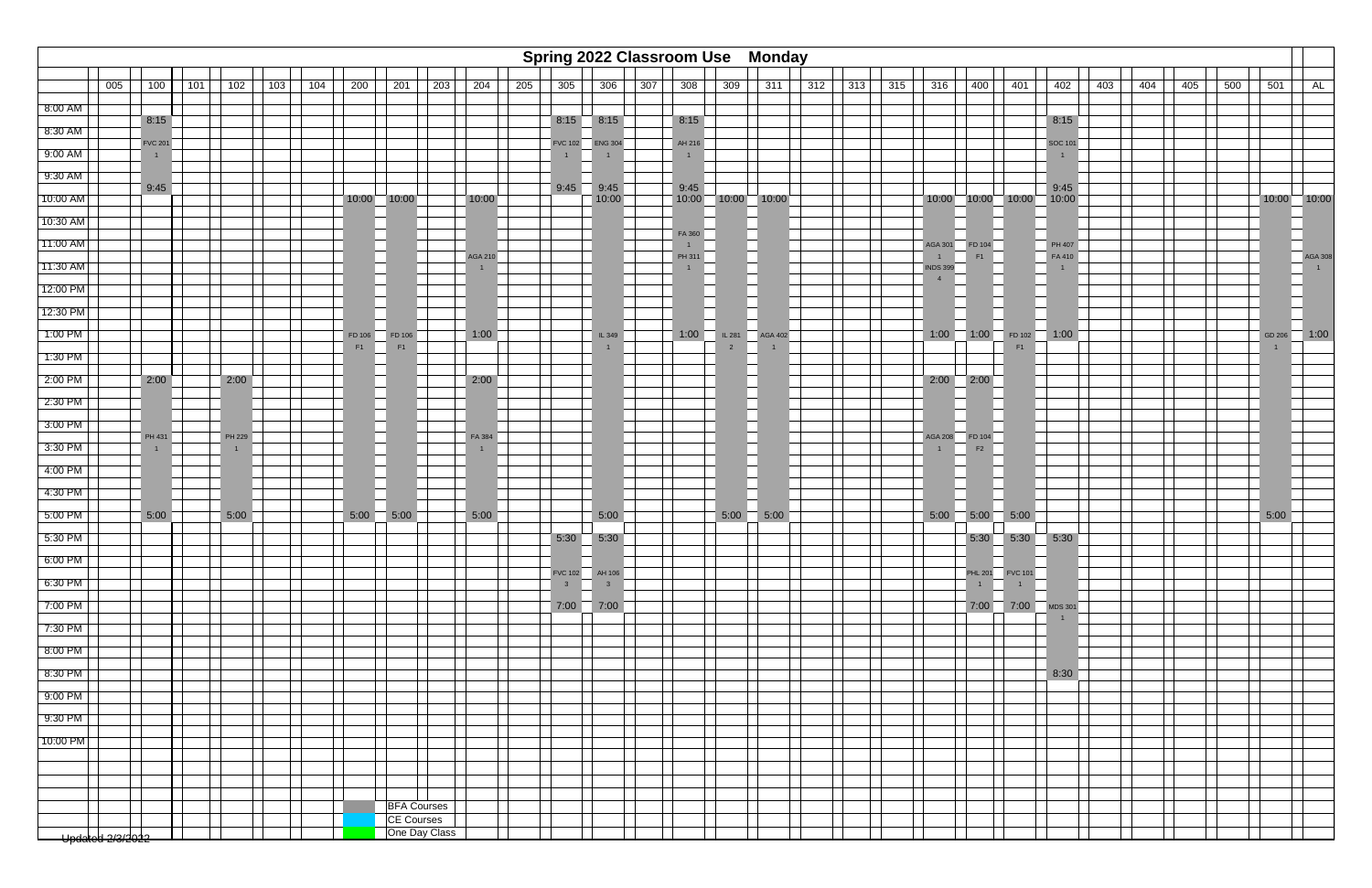

|            |                  |                          |     |                                 |     |     |                        |                    |               |              |                                       |                   |                                        | <b>Spring 2022 Classroom Use Tuesday</b> |                          |                          |      |     |     |              |                         |                          |                                  |                 |     |              |     |     |                                     |
|------------|------------------|--------------------------|-----|---------------------------------|-----|-----|------------------------|--------------------|---------------|--------------|---------------------------------------|-------------------|----------------------------------------|------------------------------------------|--------------------------|--------------------------|------|-----|-----|--------------|-------------------------|--------------------------|----------------------------------|-----------------|-----|--------------|-----|-----|-------------------------------------|
|            | 005              | 100                      | 101 | 102                             | 103 | 104 | 200                    | 201                | 203           | 204          | 205                                   | 305               | 306                                    | 307                                      | 308                      | 309                      | 311  | 312 | 313 | 315          | 316                     | 400                      | 401                              | 402             | 403 | 404          | 405 | 500 | 501                                 |
| 8:00 AM    |                  |                          |     |                                 |     |     |                        |                    |               |              |                                       |                   |                                        |                                          |                          |                          |      |     |     |              |                         |                          |                                  |                 |     |              |     |     |                                     |
| 8:30 AM    |                  |                          |     |                                 |     |     |                        |                    |               |              |                                       |                   | 8:15                                   |                                          | 8:15                     |                          |      |     |     |              |                         |                          | 8:15                             |                 |     |              |     |     |                                     |
| $9:00$ AM  |                  |                          |     |                                 |     |     |                        |                    |               |              |                                       |                   | <b>ENG 303</b>                         |                                          | AH 106                   |                          |      |     |     |              |                         |                          | <b>FVC 102</b><br>$\overline{2}$ |                 |     |              |     |     |                                     |
| $9:30$ AM  |                  |                          |     |                                 |     |     |                        |                    |               |              |                                       |                   |                                        |                                          |                          |                          |      |     |     |              |                         |                          |                                  |                 |     |              |     |     |                                     |
| $10:00$ AM | 10:00 10:00      |                          |     | 10:00                           |     |     |                        | $10:00$ 10:00      |               |              | $10:00$ 10:00 10:00 10:00 10:00 10:00 |                   | 9:45                                   |                                          | 9:45                     | $-10:00 - 10:00 - 10:00$ |      |     |     |              | $10:00$ $10:00$ $10:00$ |                          | 9:45                             | $10:00$ $10:00$ |     | 10:00        |     |     | 10:00                               |
| 10:30 AM   |                  |                          |     |                                 |     |     |                        |                    |               |              |                                       |                   |                                        |                                          |                          |                          |      |     |     |              |                         |                          |                                  |                 |     |              |     |     |                                     |
| 11:00 AM   |                  |                          |     |                                 |     |     |                        |                    |               |              |                                       |                   |                                        |                                          |                          |                          |      |     |     |              |                         |                          |                                  |                 |     |              |     |     |                                     |
| 11:30 AM   |                  | IL 314<br>$\mathbf{1}$   |     | <b>PH 220</b><br>$\overline{1}$ |     |     |                        |                    |               |              |                                       |                   |                                        |                                          |                          |                          |      |     |     | FD 109<br>F1 |                         | FD 104<br>F3             |                                  |                 |     |              |     |     |                                     |
| 12:00 PM   |                  |                          |     |                                 |     |     |                        |                    |               |              |                                       |                   |                                        |                                          |                          |                          |      |     |     |              |                         |                          |                                  |                 |     |              |     |     |                                     |
| 12:30 PM   |                  |                          |     |                                 |     |     |                        |                    |               |              |                                       |                   |                                        |                                          |                          |                          |      |     |     |              |                         |                          |                                  |                 |     |              |     |     |                                     |
| 1:00 PM    |                  | 1:00                     |     | 1:00                            |     |     | FA 320<br>$\mathbf{1}$ | FA 320             |               |              |                                       |                   |                                        |                                          |                          |                          |      |     |     | 1:00         |                         | 1:00                     |                                  |                 |     |              |     |     | AGI 306<br>$2^{\circ}$              |
| 1:30 PM    | GD 432           |                          |     |                                 |     |     | PH 328<br>$\mathbf{1}$ | PH 328             |               | FD 102<br>F3 | FA 287<br>$\overline{1}$              | $\overline{2}$    | $\overline{L}$ 415 $\overline{L}$ 1216 | IL281<br>1                               | GD 312                   | IL 281 AGA 204           |      |     |     |              | AGA 312                 |                          | IL 415                           | FA 422          |     | FD 101<br>F1 |     |     | $1/10-3/1$<br>$\overline{L}$ IL 314 |
| $2:00$ PM  |                  | 2:00                     |     | 2:00                            |     |     |                        |                    |               |              |                                       |                   |                                        |                                          |                          |                          |      |     |     | 2:00         |                         | 2:00                     |                                  |                 |     |              |     |     | 1<br>3/1-4/29                       |
| 2:30 PM    |                  |                          |     |                                 |     |     |                        |                    |               |              |                                       |                   |                                        |                                          |                          |                          |      |     |     |              |                         |                          |                                  |                 |     |              |     |     |                                     |
| 3:00 PM    |                  |                          |     |                                 |     |     |                        |                    |               |              |                                       |                   |                                        |                                          |                          |                          |      |     |     |              |                         |                          |                                  |                 |     |              |     |     |                                     |
| 3:30 PM    |                  | IL 314<br>$\overline{2}$ |     | PH 427<br>$\overline{1}$        |     |     |                        |                    |               |              |                                       |                   |                                        |                                          |                          |                          |      |     |     | FD 109<br>F2 |                         | FD 104<br>F <sub>4</sub> |                                  |                 |     |              |     |     |                                     |
| $4:00$ PM  |                  |                          |     |                                 |     |     |                        |                    |               |              |                                       |                   |                                        |                                          |                          |                          |      |     |     |              |                         |                          |                                  |                 |     |              |     |     |                                     |
| 4:30 PM    |                  |                          |     |                                 |     |     |                        |                    |               |              |                                       |                   |                                        |                                          |                          |                          |      |     |     |              |                         |                          |                                  |                 |     |              |     |     |                                     |
| $5:00$ PM  | $5:00$ 5:00      |                          |     | 5:00                            |     |     | 5:00                   | $\overline{5:00}$  |               | 5:00         | 5:00                                  | $\overline{5:00}$ | 5:00                                   | 5:00                                     | 5:00                     | 5:00                     | 5:00 |     |     | 5:00         | 5:00                    | 5:00                     | 5:00                             | $-5:00$         |     | 5:00         |     |     | 5:00                                |
| $5:30$ PM  |                  |                          |     |                                 |     |     |                        |                    |               |              |                                       |                   | 5:30                                   |                                          | 5:30                     |                          |      |     |     |              |                         |                          | 5:30                             | 5:30            |     |              |     |     | 5:30                                |
| 6:00 PM    |                  |                          |     |                                 |     |     |                        |                    | 6:00          |              | 6:00                                  |                   |                                        |                                          |                          |                          |      |     |     |              | 6:00                    |                          |                                  |                 |     |              |     |     |                                     |
| $6:30$ PM  |                  |                          |     |                                 |     |     |                        |                    |               |              | 6:30                                  |                   | <b>MAT 102</b><br>$\overline{1}$       |                                          | AH 106<br>$\overline{2}$ |                          |      |     |     |              |                         |                          | $1 -$                            | 1               |     |              |     |     | <b>MDS 202</b><br>1                 |
| 7:00 PM    |                  |                          |     |                                 |     |     |                        |                    | CE 162        |              | CE 162                                |                   | 7:00                                   |                                          | 7:00                     |                          |      |     |     |              |                         |                          |                                  | $7:00$ 7:00     |     |              |     |     | 7:00                                |
| $7:30$ PM  |                  |                          |     |                                 |     |     |                        |                    |               |              | $-1$<br><b>CE 212</b>                 |                   |                                        |                                          |                          |                          |      |     |     |              | <b>IS 67 NC</b>         |                          |                                  |                 |     |              |     |     |                                     |
| 8:00 PM    |                  |                          |     |                                 |     |     |                        |                    |               |              | 8:00                                  |                   |                                        |                                          |                          |                          |      |     |     |              |                         |                          |                                  |                 |     |              |     |     |                                     |
| 8:30 PM    |                  |                          |     |                                 |     |     |                        |                    |               |              |                                       |                   |                                        |                                          |                          |                          |      |     |     |              |                         |                          |                                  |                 |     |              |     |     |                                     |
| $9:00$ PM  |                  |                          |     |                                 |     |     |                        |                    | 9:00          |              | 9:00<br><b>Contract</b>               |                   |                                        |                                          |                          |                          |      |     |     |              | 9:00                    |                          |                                  |                 |     |              |     |     |                                     |
| 9:30 PM    |                  |                          |     |                                 |     |     |                        |                    |               |              |                                       |                   |                                        |                                          |                          |                          |      |     |     |              |                         |                          |                                  |                 |     |              |     |     |                                     |
| 10:00 PM   |                  |                          |     |                                 |     |     |                        |                    |               |              |                                       |                   |                                        |                                          |                          |                          |      |     |     |              |                         |                          |                                  |                 |     |              |     |     |                                     |
|            |                  |                          |     |                                 |     |     |                        |                    |               |              |                                       |                   |                                        |                                          |                          |                          |      |     |     |              |                         |                          |                                  |                 |     |              |     |     |                                     |
|            |                  |                          |     |                                 |     |     |                        |                    |               |              |                                       |                   |                                        |                                          |                          |                          |      |     |     |              |                         |                          |                                  |                 |     |              |     |     |                                     |
|            |                  |                          |     |                                 |     |     |                        | <b>BFA Courses</b> |               |              |                                       |                   |                                        |                                          |                          |                          |      |     |     |              |                         |                          |                                  |                 |     |              |     |     |                                     |
|            |                  |                          |     |                                 |     |     |                        | <b>CE Courses</b>  |               |              |                                       |                   |                                        |                                          |                          |                          |      |     |     |              |                         |                          |                                  |                 |     |              |     |     |                                     |
|            | Updated 2/3/2022 |                          |     |                                 |     |     |                        |                    | One Day Class |              |                                       |                   |                                        |                                          |                          |                          |      |     |     |              |                         |                          |                                  |                 |     |              |     |     |                                     |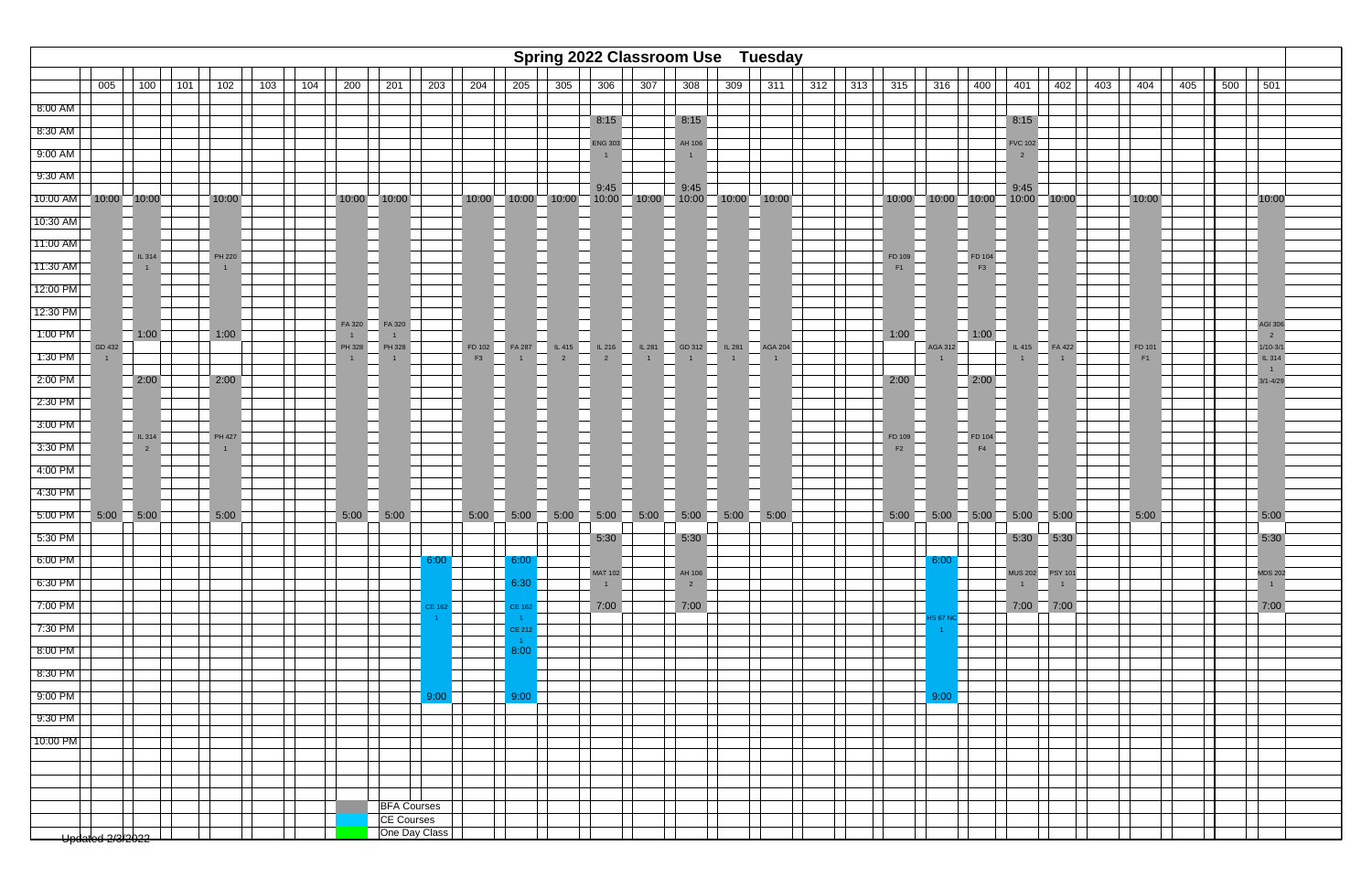

|                  |     |                                  |     |                        |                 |                          |     |     |                                  |                          | Spring 2022 Classroom Use Wednesday |                                |                |                |                          |     |              |               |                               |                     |                                   |                   |                   |                                  |     |         |
|------------------|-----|----------------------------------|-----|------------------------|-----------------|--------------------------|-----|-----|----------------------------------|--------------------------|-------------------------------------|--------------------------------|----------------|----------------|--------------------------|-----|--------------|---------------|-------------------------------|---------------------|-----------------------------------|-------------------|-------------------|----------------------------------|-----|---------|
|                  | 005 | 100                              | 101 | 102                    | 103             | 104                      | 200 | 201 | 203                              | 204                      | 205                                 | 305                            | 306            | 307            | 308                      | 309 | 311          | 312           | 313                           | 315                 | 316                               | 400               | 401               | 402                              | 403 | 404     |
| 8:00 AM          |     |                                  |     |                        |                 |                          |     |     |                                  |                          |                                     |                                |                |                |                          |     |              |               |                               |                     |                                   |                   |                   |                                  |     |         |
| 8:30 AM          |     | 8:15                             |     |                        |                 |                          |     |     |                                  |                          |                                     |                                | $8:15$ $8:15$  |                | 8:15                     |     |              |               |                               |                     |                                   |                   |                   | 8:15                             |     |         |
| 9:00 AM          |     | <b>FVC 201</b><br>$\overline{1}$ |     |                        |                 |                          |     |     |                                  |                          |                                     | <b>FVC 102</b><br>$\mathbf{1}$ | <b>ENG 304</b> |                | AH 216<br>$\overline{1}$ |     |              |               |                               |                     |                                   |                   |                   | <b>SOC 101</b><br>$\overline{1}$ |     |         |
| 9:30 AM          |     |                                  |     |                        |                 |                          |     |     |                                  |                          |                                     |                                |                |                |                          |     |              |               |                               |                     |                                   |                   |                   |                                  |     |         |
| 10:00 AM         |     | 9:45<br>10:00                    |     |                        | $10:00$ $10:00$ |                          |     |     |                                  |                          | 10:00                               | 9:45                           | 9:45<br>10:00  |                | 9:45<br>10:00            |     |              | 10:00 10:00   |                               | 10:00               |                                   | 10:00 10:00 10:00 |                   | 9:45                             |     |         |
| 10:30 AM         |     |                                  |     |                        |                 |                          |     |     |                                  |                          |                                     |                                |                |                |                          |     |              |               |                               |                     |                                   |                   |                   |                                  |     |         |
| 11:00 AM         |     |                                  |     | FD 111<br>F1           | FD 111<br>F1    |                          |     |     |                                  |                          |                                     |                                |                |                |                          |     |              |               |                               |                     | <b>AGA 301</b>                    |                   |                   |                                  |     |         |
| 11:30 AM         |     | GE 261                           |     | GE 275<br>$\mathbf{1}$ | GE 275          |                          |     |     |                                  |                          | GE 210                              |                                | GE 243         |                | GE 264                   |     | $\mathbf{1}$ | GE 270 GE 260 |                               |                     | $\overline{1}$<br><b>INDS 399</b> | FD 104<br>F1      |                   |                                  |     |         |
| 12:00 PM         |     |                                  |     |                        |                 |                          |     |     |                                  |                          |                                     |                                |                |                |                          |     |              |               |                               |                     |                                   |                   |                   |                                  |     |         |
| 12:30 PM         |     |                                  |     |                        |                 |                          |     |     |                                  |                          |                                     |                                |                |                |                          |     |              |               |                               |                     |                                   |                   |                   |                                  |     |         |
| 1:00 PM          |     | 1:00                             |     | 1:00                   | 1:00            |                          |     |     |                                  |                          | 1:00                                |                                | 1:00           |                | 1:00                     |     |              | $1:00$ 1:00   |                               |                     | 1:00                              | $\overline{1:00}$ |                   |                                  |     |         |
| $1:30$ PM        |     |                                  |     |                        |                 |                          |     |     |                                  |                          |                                     |                                |                |                |                          |     |              |               |                               | <b>LXD 101</b><br>1 |                                   |                   | FD 102<br>F2      |                                  |     |         |
| 2:00 PM          |     |                                  |     | 2:00                   |                 | 2:00                     |     |     |                                  | 2:00                     | 2:00                                |                                |                |                | 2:00                     |     |              |               |                               |                     |                                   | 2:00              |                   |                                  |     |         |
| 2:30 PM          |     |                                  |     |                        |                 |                          |     |     |                                  |                          |                                     |                                |                |                |                          |     |              |               |                               |                     |                                   |                   |                   |                                  |     |         |
| 3:00 PM          |     |                                  |     |                        |                 |                          |     |     |                                  |                          |                                     |                                |                |                |                          |     |              |               |                               |                     |                                   |                   |                   |                                  |     |         |
| 3:30 PM          |     |                                  |     | GE 251                 |                 | GE 251<br>$\overline{1}$ |     |     |                                  | GE 234<br>$\overline{1}$ | <b>BUS 400</b>                      |                                |                |                | GE 214<br>$\mathbf{1}$   |     |              |               |                               |                     |                                   | FD 104<br>F2      |                   |                                  |     |         |
| 4:00 PM          |     |                                  |     |                        |                 |                          |     |     |                                  |                          |                                     |                                |                |                |                          |     |              |               |                               |                     |                                   |                   |                   |                                  |     |         |
| 4:30 PM          |     |                                  |     |                        |                 |                          |     |     |                                  |                          |                                     |                                |                |                |                          |     |              |               |                               |                     |                                   |                   |                   |                                  |     |         |
| 5:00 PM          |     |                                  |     | 5:00                   |                 | 5:00                     |     |     |                                  | 5:00                     | 5:00                                |                                |                |                | 5:00                     |     |              |               |                               | 5:00                |                                   | 5:00              | 5:00              |                                  |     |         |
| 5:30 PM          |     | 5:30                             |     |                        |                 |                          |     |     |                                  |                          |                                     | 5:30                           | 5:30           |                |                          |     |              |               |                               |                     |                                   | 5:30              | 5:30              |                                  |     |         |
| 6:00 PM          |     |                                  |     |                        |                 |                          |     |     | 6:00                             |                          | 6:00                                |                                | FVC 102 AH 106 | 6:00           | 6:00                     |     |              |               |                               |                     |                                   |                   | PHL 201   FVC 101 |                                  |     | 6:00    |
| 6:30 PM          |     |                                  |     |                        |                 |                          |     |     |                                  |                          |                                     | 3 <sup>1</sup>                 | 3 <sup>1</sup> | CE 312         | <b>CE 312</b>            |     |              |               |                               |                     |                                   | $\overline{1}$    |                   |                                  |     |         |
| 7:00 PM          |     | AH 323<br>$\mathbf{1}$           |     |                        |                 |                          |     |     | <b>CE 228</b>                    |                          | <b>CE 228</b>                       | 7:00                           | $\sqrt{7:00}$  | $\overline{1}$ | n.                       |     |              |               |                               |                     |                                   |                   | $7:00$ $7:00$     |                                  |     | CC 12   |
| 7:30 PM          |     |                                  |     |                        |                 |                          |     |     |                                  |                          |                                     |                                |                | 7:30           | 7:30                     |     |              |               |                               |                     |                                   |                   |                   |                                  |     | 1, 2, 3 |
| 8:00 PM          |     |                                  |     |                        |                 |                          |     |     |                                  |                          |                                     |                                |                |                |                          |     |              |               |                               |                     |                                   |                   |                   |                                  |     |         |
| 8:30 PM          |     | 8:30                             |     |                        |                 |                          |     |     |                                  |                          |                                     |                                |                |                |                          |     |              |               |                               |                     |                                   |                   |                   |                                  |     |         |
| 9:00 PM          |     |                                  |     |                        |                 |                          |     |     | 9:00                             |                          | 9:00                                |                                |                |                |                          |     |              |               |                               |                     |                                   |                   |                   |                                  |     | 9:00    |
| 9:30 PM          |     |                                  |     |                        |                 |                          |     |     |                                  |                          |                                     |                                |                |                |                          |     |              |               |                               |                     |                                   |                   |                   |                                  |     |         |
| 10:00 PM         |     |                                  |     |                        |                 |                          |     |     |                                  |                          |                                     |                                |                |                |                          |     |              |               |                               |                     |                                   |                   |                   |                                  |     |         |
|                  |     |                                  |     |                        |                 |                          |     |     |                                  |                          |                                     |                                |                |                |                          |     |              |               |                               |                     |                                   |                   |                   |                                  |     |         |
|                  |     |                                  |     |                        |                 |                          |     |     |                                  |                          |                                     |                                |                |                |                          |     |              |               | WS 166; 10/13/2021; 6PM - 9PM |                     |                                   |                   |                   |                                  |     |         |
|                  |     |                                  |     |                        |                 |                          |     |     | <b>BFA Courses</b><br>CE Courses |                          |                                     |                                |                |                |                          |     |              |               |                               |                     |                                   |                   |                   |                                  |     |         |
| Updated 2/3/2022 |     |                                  |     |                        |                 |                          |     |     | One Day Class                    |                          |                                     |                                |                |                |                          |     |              |               |                               |                     |                                   |                   |                   |                                  |     |         |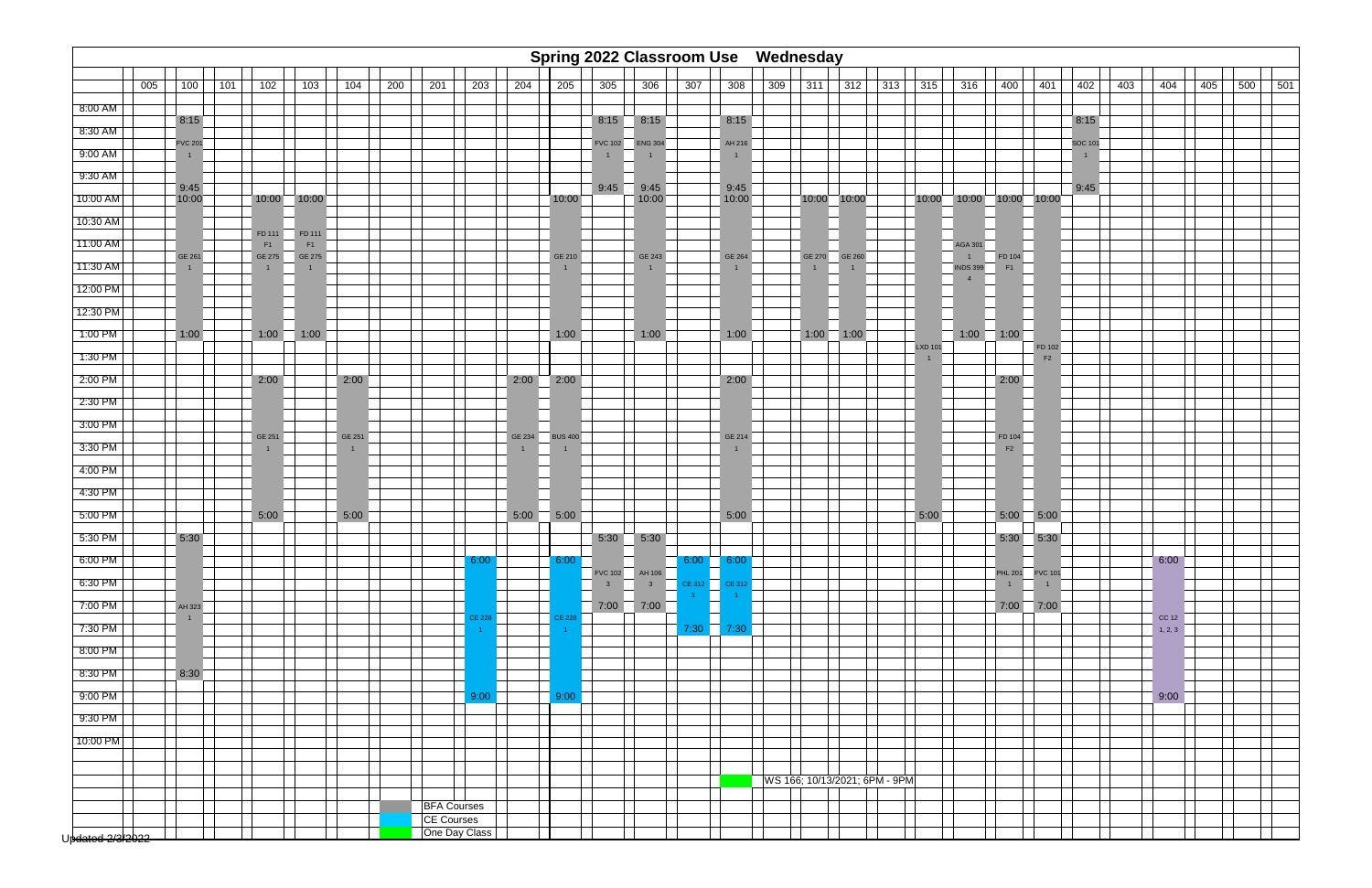

| Spring 2022 Classroom Use Thursday<br>005<br>200<br>201<br>203<br>$\sqrt{204}$<br>205<br>305<br>307<br>308<br>309<br>315<br>400<br>401<br>402<br>403<br>404<br>100<br>101<br>102<br>103<br>104<br>306<br>311<br>312<br>313<br>316<br>405<br>500 |       |                          |  |        |  |  |        |                    |  |  |                          |                          |                |               |                          |        |                 |              |         |                          |                                         |               |  |  |             |
|-------------------------------------------------------------------------------------------------------------------------------------------------------------------------------------------------------------------------------------------------|-------|--------------------------|--|--------|--|--|--------|--------------------|--|--|--------------------------|--------------------------|----------------|---------------|--------------------------|--------|-----------------|--------------|---------|--------------------------|-----------------------------------------|---------------|--|--|-------------|
|                                                                                                                                                                                                                                                 |       |                          |  |        |  |  |        |                    |  |  |                          |                          |                |               |                          |        |                 |              |         |                          |                                         |               |  |  | 501         |
| 8:00 AM                                                                                                                                                                                                                                         |       |                          |  |        |  |  |        |                    |  |  |                          |                          |                |               |                          |        |                 |              |         |                          |                                         |               |  |  |             |
| 8:30 AM                                                                                                                                                                                                                                         |       |                          |  |        |  |  |        |                    |  |  |                          |                          | 8:15           |               | 8:15                     |        |                 |              |         |                          | 8:15                                    |               |  |  |             |
| 9:00 AM                                                                                                                                                                                                                                         |       |                          |  |        |  |  |        |                    |  |  |                          |                          | <b>ENG 303</b> |               | AH 106<br>$\mathbf{1}$   |        |                 |              |         |                          | <b>FVC 102</b><br>$\overline{2}$        |               |  |  |             |
| 9:30 AM                                                                                                                                                                                                                                         |       |                          |  |        |  |  |        |                    |  |  |                          |                          |                |               |                          |        |                 |              |         |                          |                                         |               |  |  |             |
| $10:00$ AM                                                                                                                                                                                                                                      |       | 10:00                    |  | 10:00  |  |  |        | $10:00$ $10:00$    |  |  |                          | 10:00 10:00 10:00        | 9:45           |               | 9:45<br>10:00            |        | $10:00$ $10:00$ |              |         |                          | 9:45<br>$10:00$ $10:00$ $10:00$ $10:00$ |               |  |  | 10:00       |
| 10:30 AM                                                                                                                                                                                                                                        |       |                          |  |        |  |  |        |                    |  |  |                          |                          |                |               |                          |        |                 |              |         |                          |                                         |               |  |  |             |
| 11:00 AM                                                                                                                                                                                                                                        |       |                          |  |        |  |  |        |                    |  |  |                          |                          |                |               |                          |        |                 |              |         |                          |                                         |               |  |  |             |
| 11:30 AM                                                                                                                                                                                                                                        |       |                          |  |        |  |  |        |                    |  |  |                          |                          |                |               |                          |        |                 | FD 109<br>F1 |         | FD 104<br>F <sub>3</sub> |                                         |               |  |  |             |
| 12:00 PM                                                                                                                                                                                                                                        |       |                          |  |        |  |  |        |                    |  |  |                          |                          |                |               |                          |        |                 |              |         |                          |                                         |               |  |  |             |
| 12:30 PM                                                                                                                                                                                                                                        |       |                          |  |        |  |  |        |                    |  |  |                          |                          |                |               |                          |        |                 |              |         |                          |                                         |               |  |  |             |
| 1:00 PM                                                                                                                                                                                                                                         |       |                          |  |        |  |  |        |                    |  |  |                          |                          |                |               |                          |        |                 | 1:00         |         | 1:00                     |                                         |               |  |  |             |
| $1:30$ PM                                                                                                                                                                                                                                       | 1:30  | FA 412<br>$\overline{1}$ |  | PH 402 |  |  | FA 280 | FA 280             |  |  | GD 216<br>$\overline{1}$ | IL 349<br>$\overline{2}$ | IL216          |               | IL 280<br>$\overline{1}$ | PH 240 | <b>AGA 206</b>  |              | AGI 304 |                          | IL 408                                  |               |  |  | GD 410<br>1 |
| 2:00 PM                                                                                                                                                                                                                                         |       |                          |  |        |  |  |        |                    |  |  |                          |                          |                |               |                          |        |                 | 2:00         |         | 2:00                     |                                         |               |  |  |             |
| 2:30 PM                                                                                                                                                                                                                                         | YS 40 |                          |  |        |  |  |        |                    |  |  |                          |                          |                |               |                          |        |                 |              |         |                          |                                         |               |  |  |             |
| 3:00 PM                                                                                                                                                                                                                                         |       |                          |  |        |  |  |        |                    |  |  |                          |                          |                |               |                          |        |                 |              |         |                          |                                         |               |  |  |             |
| $3:30$ PM                                                                                                                                                                                                                                       | 3:30  |                          |  |        |  |  |        |                    |  |  |                          |                          |                |               |                          |        |                 | FD 106<br>F2 |         | FD 104<br>F4             |                                         |               |  |  |             |
| 4:00 PM                                                                                                                                                                                                                                         |       |                          |  |        |  |  |        |                    |  |  |                          |                          |                |               |                          |        |                 |              |         |                          |                                         |               |  |  |             |
| 4:30 PM                                                                                                                                                                                                                                         |       |                          |  |        |  |  |        |                    |  |  |                          |                          |                |               |                          |        |                 |              |         |                          |                                         |               |  |  |             |
| 5:00 PM                                                                                                                                                                                                                                         |       | 5:00                     |  | 5:00   |  |  | 5:00   | 5:00               |  |  | 5:00                     | $\overline{5:00}$        | 5:00           |               | 5:00                     | 5:00   | 5:00            |              |         | $5:00$ 5:00 5:00         | $\overline{5:00}$                       |               |  |  | 5:00        |
| 5:30 PM                                                                                                                                                                                                                                         |       | 5:30                     |  |        |  |  |        |                    |  |  |                          |                          | 5:30           |               | 5:30                     |        |                 |              |         |                          |                                         | $5:30$ $5:30$ |  |  |             |
| 6:00 PM                                                                                                                                                                                                                                         |       |                          |  |        |  |  |        |                    |  |  |                          |                          |                | 6:00          |                          |        |                 |              |         |                          |                                         |               |  |  |             |
| 6:30 PM                                                                                                                                                                                                                                         |       | AH 220                   |  |        |  |  |        |                    |  |  |                          |                          | <b>MAT 102</b> |               | AH 106<br>$\overline{2}$ |        |                 |              |         |                          | $\overline{1}$                          |               |  |  |             |
| 7:00 PM                                                                                                                                                                                                                                         |       | $\mathbf{1}$             |  |        |  |  |        |                    |  |  |                          |                          | 7:00           |               | 7:00                     |        |                 |              |         |                          |                                         | $7:00$ $7:00$ |  |  |             |
| 7:30 PM                                                                                                                                                                                                                                         |       |                          |  |        |  |  |        |                    |  |  |                          |                          |                | <b>CE 170</b> |                          |        |                 |              |         |                          |                                         |               |  |  |             |
| 8:00 PM                                                                                                                                                                                                                                         |       |                          |  |        |  |  |        |                    |  |  |                          |                          |                |               |                          |        |                 |              |         |                          |                                         |               |  |  |             |
| 8:30 PM                                                                                                                                                                                                                                         |       | 8:30                     |  |        |  |  |        |                    |  |  |                          |                          |                |               |                          |        |                 |              |         |                          |                                         |               |  |  |             |
| $9:00$ PM                                                                                                                                                                                                                                       |       |                          |  |        |  |  |        |                    |  |  |                          |                          |                | 9:00          |                          |        |                 |              |         |                          |                                         |               |  |  |             |
| 9:30 PM                                                                                                                                                                                                                                         |       |                          |  |        |  |  |        |                    |  |  |                          |                          |                |               |                          |        |                 |              |         |                          |                                         |               |  |  |             |
| 10:00 PM                                                                                                                                                                                                                                        |       |                          |  |        |  |  |        |                    |  |  |                          |                          |                |               |                          |        |                 |              |         |                          |                                         |               |  |  |             |
|                                                                                                                                                                                                                                                 |       |                          |  |        |  |  |        |                    |  |  |                          |                          |                |               |                          |        |                 |              |         |                          |                                         |               |  |  |             |
|                                                                                                                                                                                                                                                 |       |                          |  |        |  |  |        |                    |  |  |                          |                          |                |               |                          |        |                 |              |         |                          |                                         |               |  |  |             |
|                                                                                                                                                                                                                                                 |       |                          |  |        |  |  |        | <b>BFA Courses</b> |  |  |                          |                          |                |               |                          |        |                 |              |         |                          |                                         |               |  |  |             |
|                                                                                                                                                                                                                                                 |       |                          |  |        |  |  |        | <b>CE Courses</b>  |  |  |                          |                          |                |               |                          |        |                 |              |         |                          |                                         |               |  |  |             |
| Updated 2/3/2022                                                                                                                                                                                                                                |       |                          |  |        |  |  |        | One Day Class      |  |  |                          |                          |                |               |                          |        |                 |              |         |                          |                                         |               |  |  |             |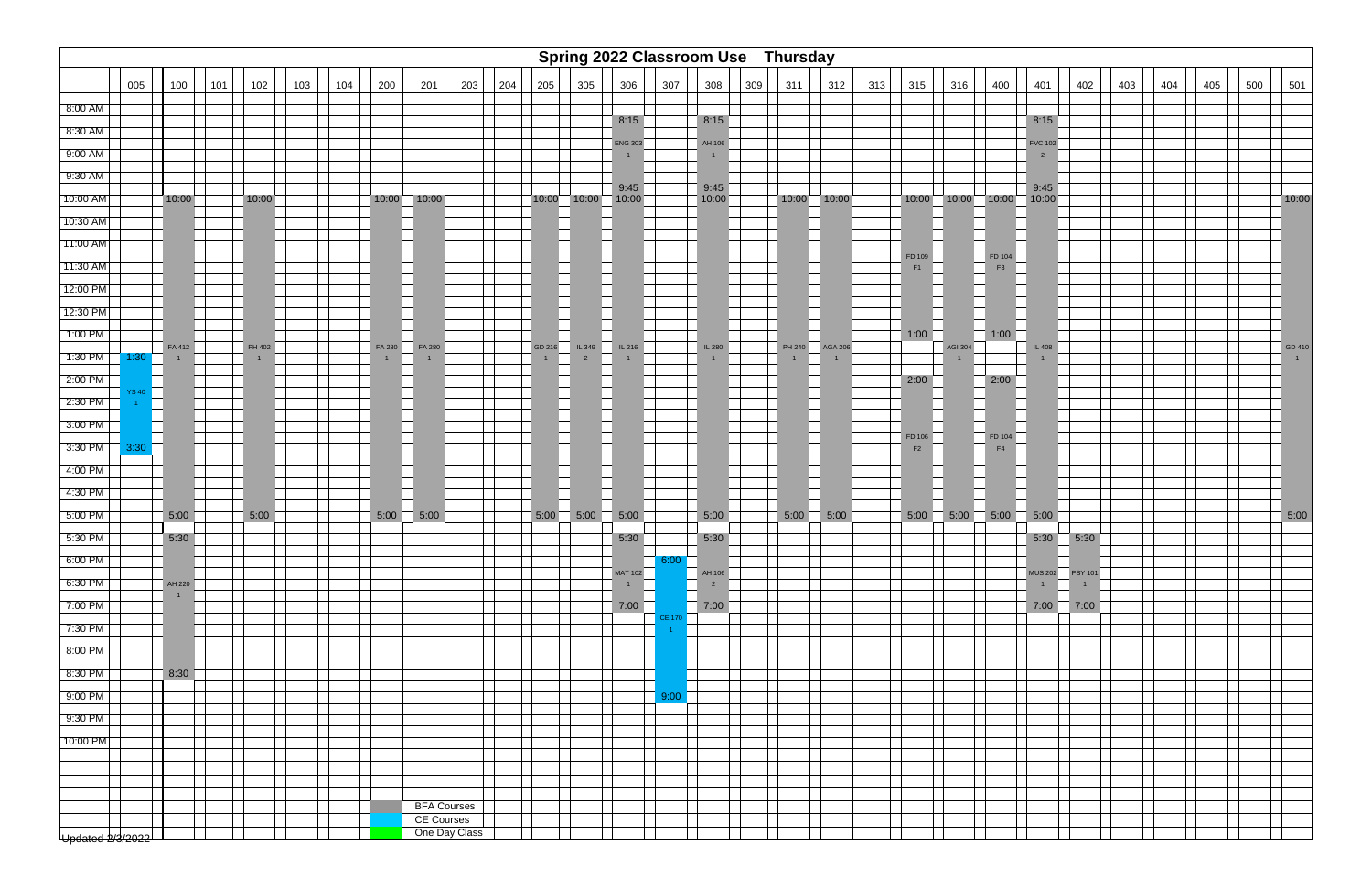

|           | Spring 2022 Classroom Use Friday<br>005<br>100<br>203<br>306<br>$308$<br>315<br>400<br>402<br>403<br>404<br>AL<br>A2<br>101<br>102<br>103<br>104<br>200<br>201<br>204<br>205<br>305<br>307<br>309<br>311<br>312<br>313<br>316<br>401<br>405<br>500<br>501 |                        |  |                |                              |    |  |        |                                  |                                                         |               |               |  |                   |                |                |                |                 |                 |  |        |                |  |                |
|-----------|-----------------------------------------------------------------------------------------------------------------------------------------------------------------------------------------------------------------------------------------------------------|------------------------|--|----------------|------------------------------|----|--|--------|----------------------------------|---------------------------------------------------------|---------------|---------------|--|-------------------|----------------|----------------|----------------|-----------------|-----------------|--|--------|----------------|--|----------------|
|           |                                                                                                                                                                                                                                                           |                        |  |                |                              |    |  |        |                                  |                                                         |               |               |  |                   |                |                |                |                 |                 |  |        |                |  |                |
| 8:00 AM   |                                                                                                                                                                                                                                                           |                        |  |                |                              |    |  |        |                                  |                                                         |               |               |  |                   |                |                |                |                 |                 |  |        |                |  |                |
| 8:30 AM   |                                                                                                                                                                                                                                                           |                        |  |                |                              |    |  |        |                                  |                                                         |               |               |  |                   |                |                |                |                 |                 |  |        |                |  |                |
| 9:00 AM   |                                                                                                                                                                                                                                                           |                        |  |                |                              |    |  |        |                                  |                                                         |               |               |  |                   |                |                |                |                 |                 |  |        |                |  |                |
| 9:30 AM   |                                                                                                                                                                                                                                                           |                        |  |                |                              |    |  |        |                                  |                                                         |               |               |  |                   |                |                |                |                 |                 |  |        |                |  |                |
| 10:00 AM  |                                                                                                                                                                                                                                                           | 10:00                  |  |                | 10:00 10:00 10:00            |    |  |        |                                  | $10:00$ $10:00$ $10:00$ $10:00$ $10:00$ $10:00$ $10:00$ |               |               |  |                   | 10:00          |                | 10:00 10:00    | $10:00$ 10:00   |                 |  | 10:00  | 10:00          |  |                |
| 10:30 AM  |                                                                                                                                                                                                                                                           |                        |  |                |                              |    |  |        |                                  |                                                         |               |               |  |                   |                |                |                |                 |                 |  |        |                |  |                |
| 11:00 AM  |                                                                                                                                                                                                                                                           |                        |  |                |                              |    |  |        |                                  |                                                         |               |               |  |                   |                |                |                |                 |                 |  |        |                |  |                |
| 11:30 AM  |                                                                                                                                                                                                                                                           | AH 305<br>$\mathbf{1}$ |  | $\overline{1}$ | PH 318  FD 111  FD 111<br>F1 | F1 |  |        |                                  |                                                         |               |               |  |                   |                |                |                |                 |                 |  | GD 406 |                |  |                |
| 12:00 PM  |                                                                                                                                                                                                                                                           |                        |  |                |                              |    |  |        |                                  |                                                         |               |               |  |                   |                |                |                |                 |                 |  |        |                |  |                |
| 12:30 PM  |                                                                                                                                                                                                                                                           |                        |  |                |                              |    |  |        |                                  |                                                         |               |               |  |                   |                |                |                |                 |                 |  |        |                |  |                |
| 1:00 PM   |                                                                                                                                                                                                                                                           | 1:00                   |  |                | $1:00$ 1:00 1:00             |    |  | FD 106 | FD 106                           |                                                         | FA 393 FA 283 | FA 393 PH 307 |  |                   | IL 280         | <b>AGA 402</b> | <b>AGA 310</b> | <b>ILCN 321</b> | <b>ILCL 319</b> |  | 1:00   | FD 102         |  |                |
| $1:30$ PM | 1:30                                                                                                                                                                                                                                                      |                        |  |                |                              |    |  | F2     | F2                               | $\mathbf{1}$                                            |               | $\mathbf{1}$  |  |                   | $\overline{2}$ |                |                | $\mathbf{1}$    |                 |  |        | F <sub>4</sub> |  |                |
| $2:00$ PM |                                                                                                                                                                                                                                                           |                        |  |                |                              |    |  |        |                                  |                                                         |               |               |  | $\overline{2:00}$ |                |                |                |                 |                 |  |        |                |  | 2:00           |
| $2:30$ PM |                                                                                                                                                                                                                                                           |                        |  |                |                              |    |  |        |                                  |                                                         |               |               |  |                   |                |                |                |                 |                 |  |        |                |  |                |
| $3:00$ PM |                                                                                                                                                                                                                                                           |                        |  |                |                              |    |  |        |                                  |                                                         |               |               |  | GI 218            |                |                |                |                 |                 |  |        |                |  | <b>AGA 307</b> |
| $3:30$ PM | 3:30                                                                                                                                                                                                                                                      |                        |  |                |                              |    |  |        |                                  |                                                         |               |               |  | $\overline{1}$    |                |                |                |                 |                 |  |        |                |  | 1              |
| 4:00 PM   |                                                                                                                                                                                                                                                           |                        |  |                |                              |    |  |        |                                  |                                                         |               |               |  |                   |                |                |                |                 |                 |  |        |                |  |                |
| 4:30 PM   |                                                                                                                                                                                                                                                           |                        |  |                |                              |    |  |        |                                  |                                                         |               |               |  |                   |                |                |                |                 |                 |  |        |                |  |                |
| 5:00 PM   |                                                                                                                                                                                                                                                           |                        |  |                |                              |    |  | 5:00   | $\overline{5:00}$                | 5:00                                                    | 5:00          | 5:00          |  | $5:00$ 5:00       | 5:00           | 5:00           | $-5:00$        | 5:00            | 5:00            |  |        | 5:00           |  | 5:00           |
| 5:30 PM   |                                                                                                                                                                                                                                                           |                        |  |                |                              |    |  |        |                                  |                                                         |               |               |  |                   |                |                |                |                 |                 |  |        |                |  |                |
| $6:00$ PM |                                                                                                                                                                                                                                                           |                        |  |                |                              |    |  |        |                                  |                                                         |               |               |  |                   |                |                |                |                 |                 |  |        |                |  |                |
| $6:30$ PM |                                                                                                                                                                                                                                                           |                        |  |                |                              |    |  |        |                                  |                                                         |               |               |  |                   |                |                |                |                 |                 |  |        |                |  |                |
| 7:00 PM   |                                                                                                                                                                                                                                                           |                        |  |                |                              |    |  |        |                                  |                                                         |               |               |  |                   |                |                |                |                 |                 |  |        |                |  |                |
| 7:30 PM   |                                                                                                                                                                                                                                                           |                        |  |                |                              |    |  |        |                                  |                                                         |               |               |  |                   |                |                |                |                 |                 |  |        |                |  |                |
| 8:00 PM   |                                                                                                                                                                                                                                                           |                        |  |                |                              |    |  |        |                                  |                                                         |               |               |  |                   |                |                |                |                 |                 |  |        |                |  |                |
| $8:30$ PM |                                                                                                                                                                                                                                                           |                        |  |                |                              |    |  |        |                                  |                                                         |               |               |  |                   |                |                |                |                 |                 |  |        |                |  |                |
| 9:00 PM   |                                                                                                                                                                                                                                                           |                        |  |                |                              |    |  |        |                                  |                                                         |               |               |  |                   |                |                |                |                 |                 |  |        |                |  |                |
| $9:30$ PM |                                                                                                                                                                                                                                                           |                        |  |                |                              |    |  |        |                                  |                                                         |               |               |  |                   |                |                |                |                 |                 |  |        |                |  |                |
| 10:00 PM  |                                                                                                                                                                                                                                                           |                        |  |                |                              |    |  |        |                                  |                                                         |               |               |  |                   |                |                |                |                 |                 |  |        |                |  |                |
|           |                                                                                                                                                                                                                                                           |                        |  |                |                              |    |  |        |                                  |                                                         |               |               |  |                   |                |                |                |                 |                 |  |        |                |  |                |
|           |                                                                                                                                                                                                                                                           |                        |  |                |                              |    |  |        |                                  |                                                         |               |               |  |                   |                |                |                |                 |                 |  |        |                |  |                |
|           |                                                                                                                                                                                                                                                           |                        |  |                |                              |    |  |        | <b>BFA Courses</b><br>CE Courses |                                                         |               |               |  |                   |                |                |                |                 |                 |  |        |                |  |                |
|           | Updated 2/3/2022                                                                                                                                                                                                                                          |                        |  |                |                              |    |  |        |                                  | One Day Class                                           |               |               |  |                   |                |                |                |                 |                 |  |        |                |  |                |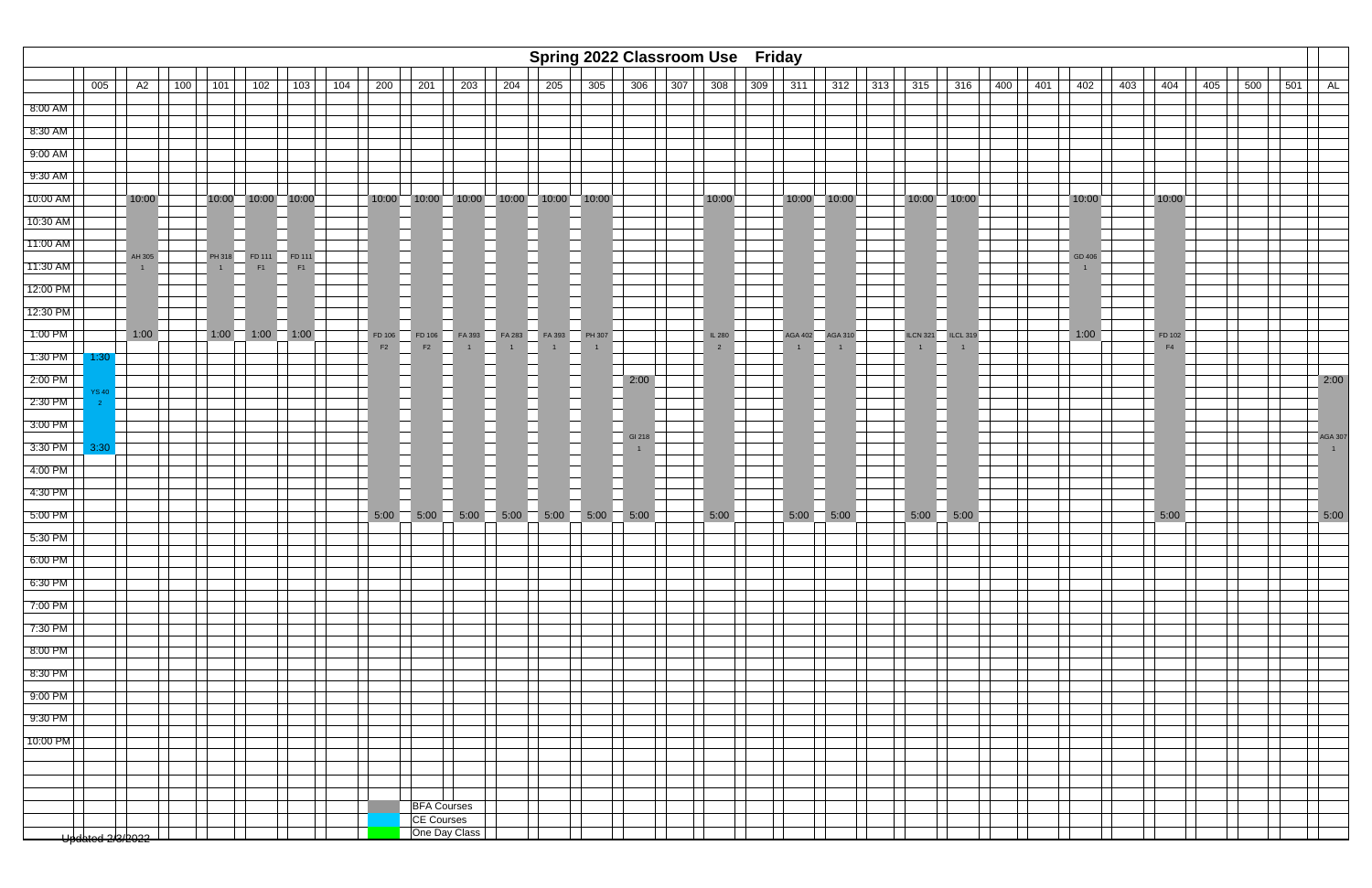|             |     |     |                                                                                                                                                                    |     |     |     |               |                    |     |              |     |               |                        |       | Spring 2022 Classroom Use Saturday                                  |                               |     |     |     |     |              |        |       |     |     |     |                               |     |     |
|-------------|-----|-----|--------------------------------------------------------------------------------------------------------------------------------------------------------------------|-----|-----|-----|---------------|--------------------|-----|--------------|-----|---------------|------------------------|-------|---------------------------------------------------------------------|-------------------------------|-----|-----|-----|-----|--------------|--------|-------|-----|-----|-----|-------------------------------|-----|-----|
|             | 005 | 100 | 101                                                                                                                                                                | 102 | 103 | 104 | 200           | 201                | 203 | 204          | 205 | 305           | 306                    | 307   | 308                                                                 | 309                           | 311 | 312 | 313 | 315 | 316          | 400    | 401   | 402 | 403 | 404 | 405                           | 500 | 501 |
|             |     |     |                                                                                                                                                                    |     |     |     |               |                    |     |              |     |               |                        |       |                                                                     |                               |     |     |     |     |              |        |       |     |     |     |                               |     |     |
| $8:00$ AM   |     |     |                                                                                                                                                                    |     |     |     |               |                    |     |              |     |               |                        |       |                                                                     |                               |     |     |     |     |              |        |       |     |     |     |                               |     |     |
| 8:30 AM     |     |     |                                                                                                                                                                    |     |     |     |               |                    |     |              |     |               |                        |       |                                                                     |                               |     |     |     |     |              |        |       |     |     |     |                               |     |     |
| 9:00 AM     |     |     |                                                                                                                                                                    |     |     |     |               |                    |     |              |     |               |                        |       |                                                                     |                               |     |     |     |     |              |        |       |     |     |     |                               |     |     |
| 9:30 AM     |     |     |                                                                                                                                                                    |     |     |     |               |                    |     |              |     |               |                        |       |                                                                     |                               |     |     |     |     |              |        |       |     |     |     |                               |     |     |
| 10:00 AM    |     |     |                                                                                                                                                                    |     |     |     | 10:00         | 10:00              |     | 10:00        |     | 10:00         | 10:00                  | 10:00 | 10:00                                                               |                               |     |     |     |     |              | 10:00  |       |     |     |     |                               |     |     |
| 10:30 AM    |     |     |                                                                                                                                                                    |     |     |     |               |                    |     | <b>CE 18</b> |     | <b>YS 13</b>  | <b>YS 12</b>           | YS 42 | YS 70                                                               |                               |     |     |     |     |              | CE 247 |       |     |     |     |                               |     |     |
| 11:00 AM    |     |     |                                                                                                                                                                    |     |     |     |               |                    |     |              |     |               |                        |       | <b>YS1'</b>                                                         |                               |     |     |     |     |              |        |       |     |     |     |                               |     |     |
| 11:30 AM    |     |     |                                                                                                                                                                    |     |     |     | CE 24         | <b>CE 24</b>       |     |              |     |               | L                      |       |                                                                     |                               |     |     |     |     |              |        |       |     |     |     |                               |     |     |
| 12:00 PM    |     |     |                                                                                                                                                                    |     |     |     |               | Ш                  |     | 12:00        |     |               | $12:00$ $12:00$ $\Box$ |       | $12:00$ $\overline{\phantom{1}}$                                    |                               |     |     |     |     |              | 12:00  |       |     |     |     |                               |     |     |
| 12:30 PM    |     |     |                                                                                                                                                                    |     |     |     |               |                    |     |              |     | 12:30         | 12:30                  | 12:30 | 12:30                                                               |                               |     |     |     |     | 12:30        |        | 12:30 |     |     |     |                               |     |     |
| 1:00 PM     |     |     |                                                                                                                                                                    |     |     |     |               |                    |     |              |     | <b>YS 82</b>  | YS 36                  |       |                                                                     |                               |     |     |     |     |              |        | CE 18 |     |     |     |                               |     |     |
| 1:30 PM     |     |     |                                                                                                                                                                    |     |     |     |               | L                  |     |              |     |               | T.<br><b>YS 38</b>     | YS 42 | n.<br><b>YS 30</b><br>a ka                                          |                               |     |     |     |     | <b>YS 59</b> |        |       |     |     |     |                               |     |     |
| 2:00 PM     |     |     |                                                                                                                                                                    |     |     |     | $2:00$ $\Box$ | 2:00               |     |              |     |               |                        |       |                                                                     |                               |     |     |     |     |              |        |       |     |     |     |                               |     |     |
| 2:30 PM     |     |     |                                                                                                                                                                    |     |     |     |               |                    |     |              |     | $2:30$ $\Box$ | 2:30                   |       | 2:30                                                                |                               |     |     |     |     | 2:30         |        | 2:30  |     |     |     |                               |     |     |
| 3:00 PM     |     |     |                                                                                                                                                                    |     |     |     |               |                    |     |              |     |               |                        | 3:00  |                                                                     |                               |     |     |     |     |              |        |       |     |     |     |                               |     |     |
| 3:30 PM     |     |     |                                                                                                                                                                    |     |     |     |               |                    |     |              |     |               |                        |       |                                                                     |                               |     |     |     |     |              |        |       |     |     |     |                               |     |     |
| $-4:00$ PM  |     |     |                                                                                                                                                                    |     |     |     |               |                    |     |              |     |               |                        |       |                                                                     |                               |     |     |     |     |              |        |       |     |     |     |                               |     |     |
| 4:30 PM     |     |     |                                                                                                                                                                    |     |     |     |               |                    |     |              |     |               |                        |       |                                                                     |                               |     |     |     |     |              |        |       |     |     |     |                               |     |     |
| 5:00 PM     |     |     |                                                                                                                                                                    |     |     |     |               |                    |     |              |     |               |                        |       |                                                                     |                               |     |     |     |     |              |        |       |     |     |     |                               |     |     |
| 5:30 PM     |     |     |                                                                                                                                                                    |     |     |     |               |                    |     |              |     |               |                        |       |                                                                     |                               |     |     |     |     |              |        |       |     |     |     |                               |     |     |
| $6:00$ PM   |     |     |                                                                                                                                                                    |     |     |     |               |                    |     |              |     |               |                        |       |                                                                     |                               |     |     |     |     |              |        |       |     |     |     |                               |     |     |
| 6:30 PM     |     |     |                                                                                                                                                                    |     |     |     |               |                    |     |              |     |               |                        |       |                                                                     |                               |     |     |     |     |              |        |       |     |     |     |                               |     |     |
| 7:00 PM     |     |     |                                                                                                                                                                    |     |     |     |               |                    |     |              |     |               |                        |       |                                                                     |                               |     |     |     |     |              |        |       |     |     |     |                               |     |     |
| 7:30 PM     |     |     |                                                                                                                                                                    |     |     |     |               |                    |     |              |     |               |                        |       |                                                                     |                               |     |     |     |     |              |        |       |     |     |     |                               |     |     |
| 8:00 PM     |     |     |                                                                                                                                                                    |     |     |     |               |                    |     |              |     |               |                        |       |                                                                     |                               |     |     |     |     |              |        |       |     |     |     |                               |     |     |
| 8:30 PM     |     |     |                                                                                                                                                                    |     |     |     |               |                    |     |              |     |               |                        |       |                                                                     |                               |     |     |     |     |              |        |       |     |     |     |                               |     |     |
| 9:00 PM     |     |     |                                                                                                                                                                    |     |     |     |               |                    |     |              |     |               |                        |       |                                                                     |                               |     |     |     |     |              |        |       |     |     |     |                               |     |     |
| 9:30 PM     |     |     |                                                                                                                                                                    |     |     |     |               |                    |     |              |     |               |                        |       |                                                                     |                               |     |     |     |     |              |        |       |     |     |     |                               |     |     |
| 10:00 PM    |     |     |                                                                                                                                                                    |     |     |     |               |                    |     |              |     |               |                        |       |                                                                     |                               |     |     |     |     |              |        |       |     |     |     |                               |     |     |
|             |     |     |                                                                                                                                                                    |     |     |     |               |                    |     |              |     |               |                        |       |                                                                     |                               |     |     |     |     |              |        |       |     |     |     |                               |     |     |
|             |     |     | WS 93; 2/19/2022; 10AM - 12PM<br>WS 165; 10/9/2021; 10AM - 1PM<br>WS 164; 10/2/2021; 10AM - 1PM<br>WS 125; 11/20/2021; 10AM - 1PM<br>WS 165; 11/3/2021; 10AM - 1PM |     |     |     |               |                    |     |              |     |               |                        |       |                                                                     | YS 4; 2/12/2022; 10AM - 12PM  |     |     |     |     |              |        |       |     |     |     | WS 142; 2/26/2022; 10AM - 1PM |     |     |
|             |     |     | YS 33; 2/26/2022; 9:30AM - 12PM                                                                                                                                    |     |     |     |               |                    |     |              |     |               |                        |       | YS 22; 2/12/2022; 12:30PM - 2:30PM<br>YS 22; 2/19/2022; 10AM - 12PM |                               |     |     |     |     |              |        |       |     |     |     |                               |     |     |
|             |     |     |                                                                                                                                                                    |     |     |     |               | <b>BFA Courses</b> |     |              |     |               |                        |       |                                                                     | WS 159; 3/12/2022; 11AM - 1PM |     |     |     |     |              |        |       |     |     |     |                               |     |     |
|             |     |     |                                                                                                                                                                    |     |     |     |               | CE Courses         |     |              |     |               |                        |       |                                                                     |                               |     |     |     |     |              |        |       |     |     |     |                               |     |     |
| احعمصصر وطر |     |     |                                                                                                                                                                    |     |     |     |               | One Day Class      |     |              |     |               |                        |       |                                                                     |                               |     |     |     |     |              |        |       |     |     |     |                               |     |     |